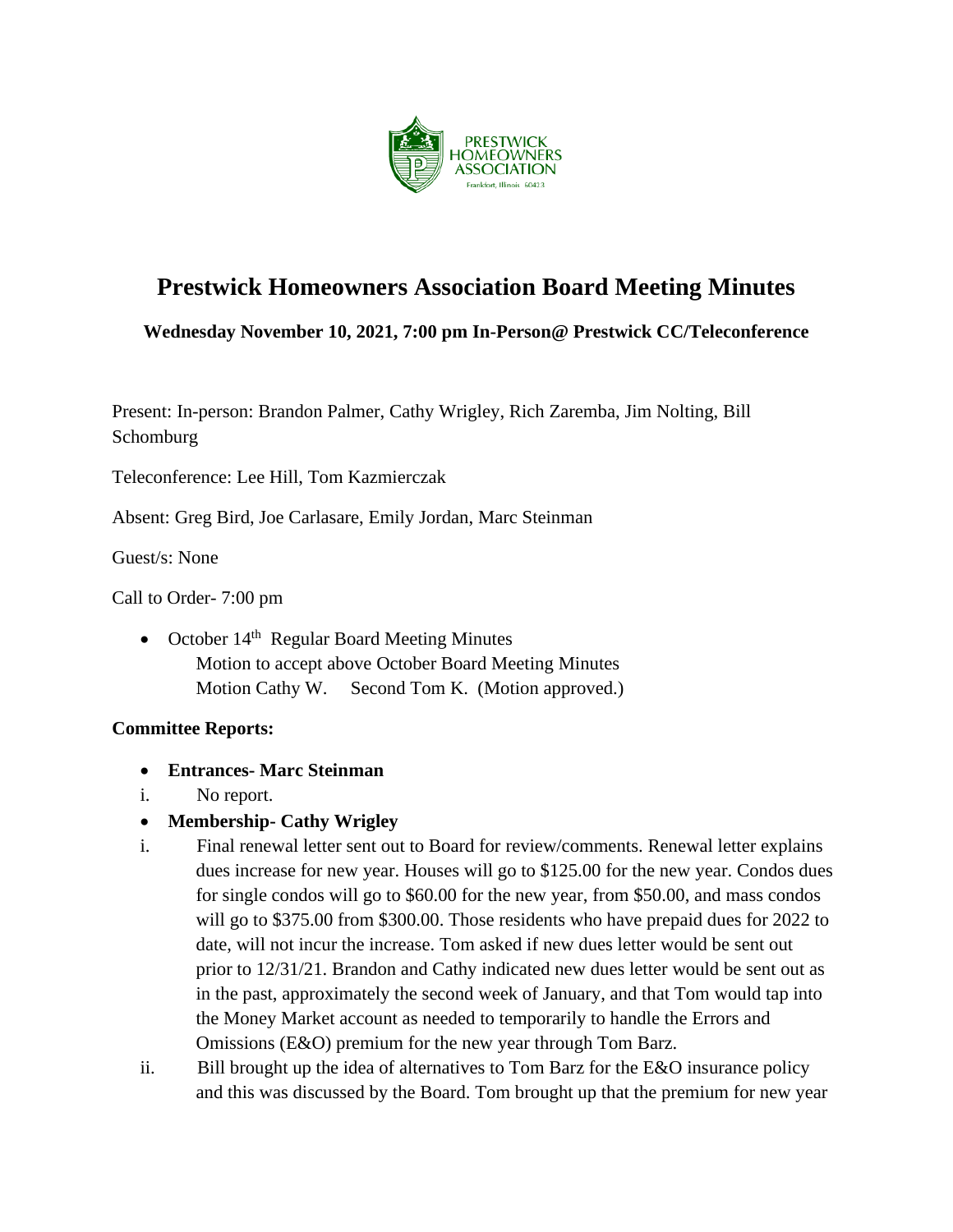has gone up only \$50.00 to \$1695.00 for the new year. Jim brought up that research had been done over the past few years on insurance premiums, and Tom Barz still came in with the most competitive E&O rate.

 Motion to continue with Tom Barz for Errors and Omissions insurance for the new year.

 Motion Lee H. Second Jim N. (Vote 6 aye, 1 abstain) (Motion approved) Brandon will inform Tom Barz that he has been approved to provide E&O insurance 2022.

- iii. Cathy feels that printing costs for new dues renewal may not increase significantly and will keep Board and Tom informed. Envelopes and printing costs primarily.
- iv. Motion to accept new 2022 PHA dues increase: \$125.00 single family homes, \$60.00 single condos and \$375.00 for mass condos.

Motion Jim N. Second Cathy W. (Motion approved)

## • **Marketing/Social Media- Emily Jordan/Brandon Palmer**

i. Board is still seeking replacement for Emily, but Emily will continue to assist on Newsletter through year end. Brandon indicates would like a candidate in place by February's Board meeting for review. Lee agreed to reach out to resident who had expressed previous interest in being on the Board to see if interest exists in this position.

# • **Architectural Review (ARC)- Bill Schomburg**

- i. All mostly quite except for several new roof replacements.
- ii. Individual interested in building on 1000 Prestwick Dr. lot will look for other properties in Prestwick to build upon.
- iii. Brandon has no updates on Varner property proposal and other two properties under construction on Prestwick Dr. are moving along.

## • **Financial- Tom Kazmierczak**

i. Treasurer's report for October discussed. Sources of revenue this past month: \$0.11 Money Market account; receipts for month of October were \$200.00 for membership dues. Disbursements for October include: \$188.00 paid to USPS for PO Box rental; \$100.00 to Melissa Johnson for block party; \$626.12 to the Village of Frankfort for water; and \$580.00 to Don Cerny for ARC refund. Reviewed balances in Operations/Money Market accounts.

Motion to approve October Treasurer's Report Motion Cathy W. Second by Jim N. (Motion Passed)

ii. Discussed proposed budget for 2022 submitted last month. With Marc not at meeting, any additional discussions on budget and moving forward as relates to Prestwick Dr. entrance commitment by PHA, tabled till next month. Discussion that Beary